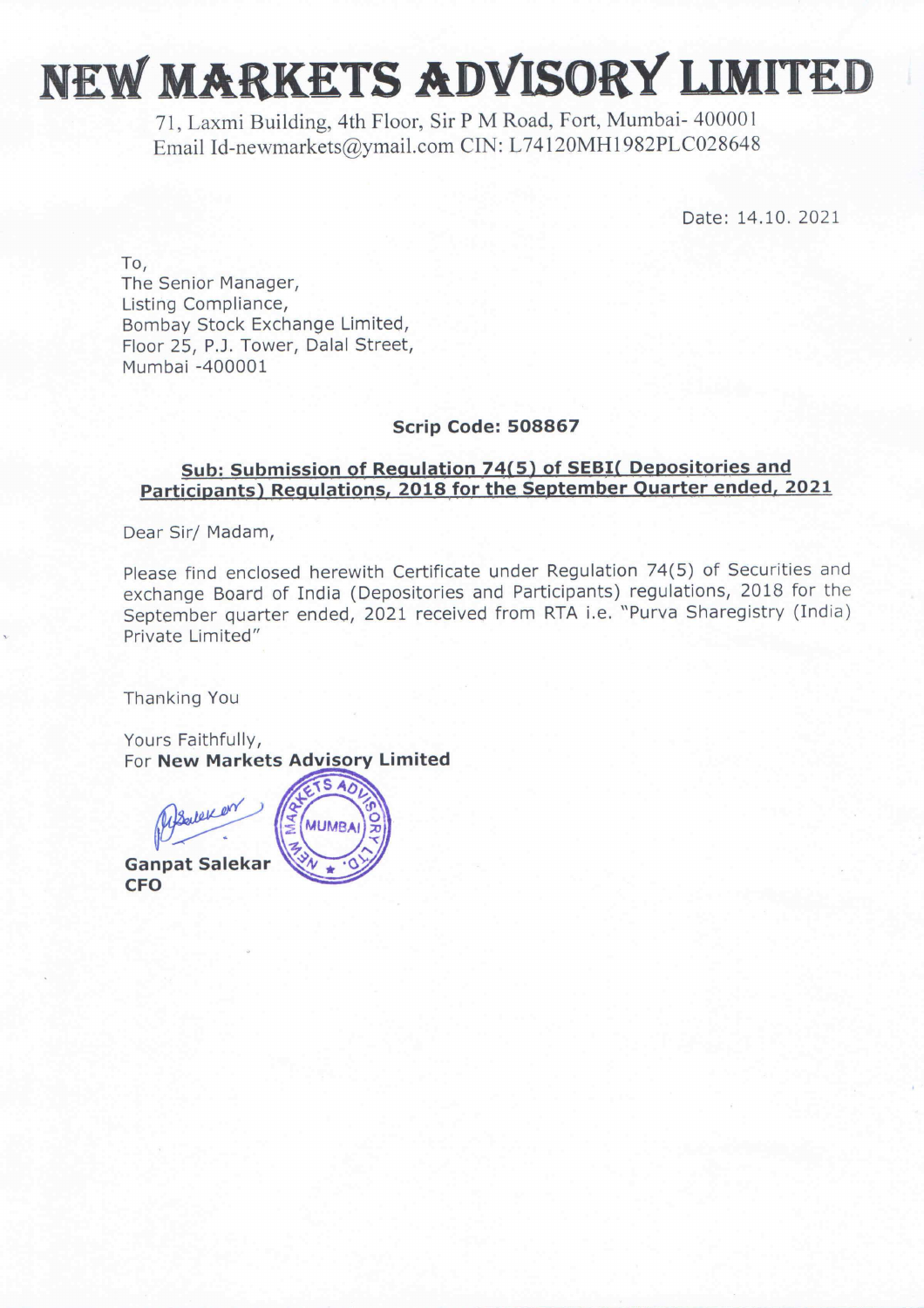

9 Shiv Shakti Industrial Estate, J. R. Boricha Marg, Lower Parel East, Mumbai - 400 011 Tel : 2301 2518 / 2301 6761 \* Fax : 2301 2517 \* Email : support@purvashare.com \* Web : www.purvashare.com

01/10/2021

To,

NEW MARKETS ADVISORY LIMITED-EQUITY

Dear Sir/Madam.

#### Sub: Request for confirmation certificate as per Regulation 74(5) of SECURITIES AND EXCHANGE BOARD OF INDIA (DEPOSITORIES AND PARTICIPANTS) REGULATIONS, 2018

As per Regulation 74(5) of Securities and Exchange Board of India (Depositories and Participants) Regulations, 2018, we hereby confirm that we have complied with the following within 15 days of receipt of the certificate(s) of security from the Depository Participant(DP):

- ¢ The securities comprised in the certificate(s) of Security dematerialised, have been listed on stock exchanges where the earlier issued securities are listed.
- e After due verification, immediately mutilated and cancelled the certificate(s) of security received for dematerialisation.
- ¢ Substituted in our records the name of the Depository as the registered owner and had sent a certificate to this effect to the Depositories and to every stock exchange on a quarterly basis, where the security is listed.

Thanking you,

Yours faithfully, For Purva Sharegistry (India) Pvt. Ltd.

 $\mathcal{L}$ 

Ms. Deepali Dhuri Compliance Officer.